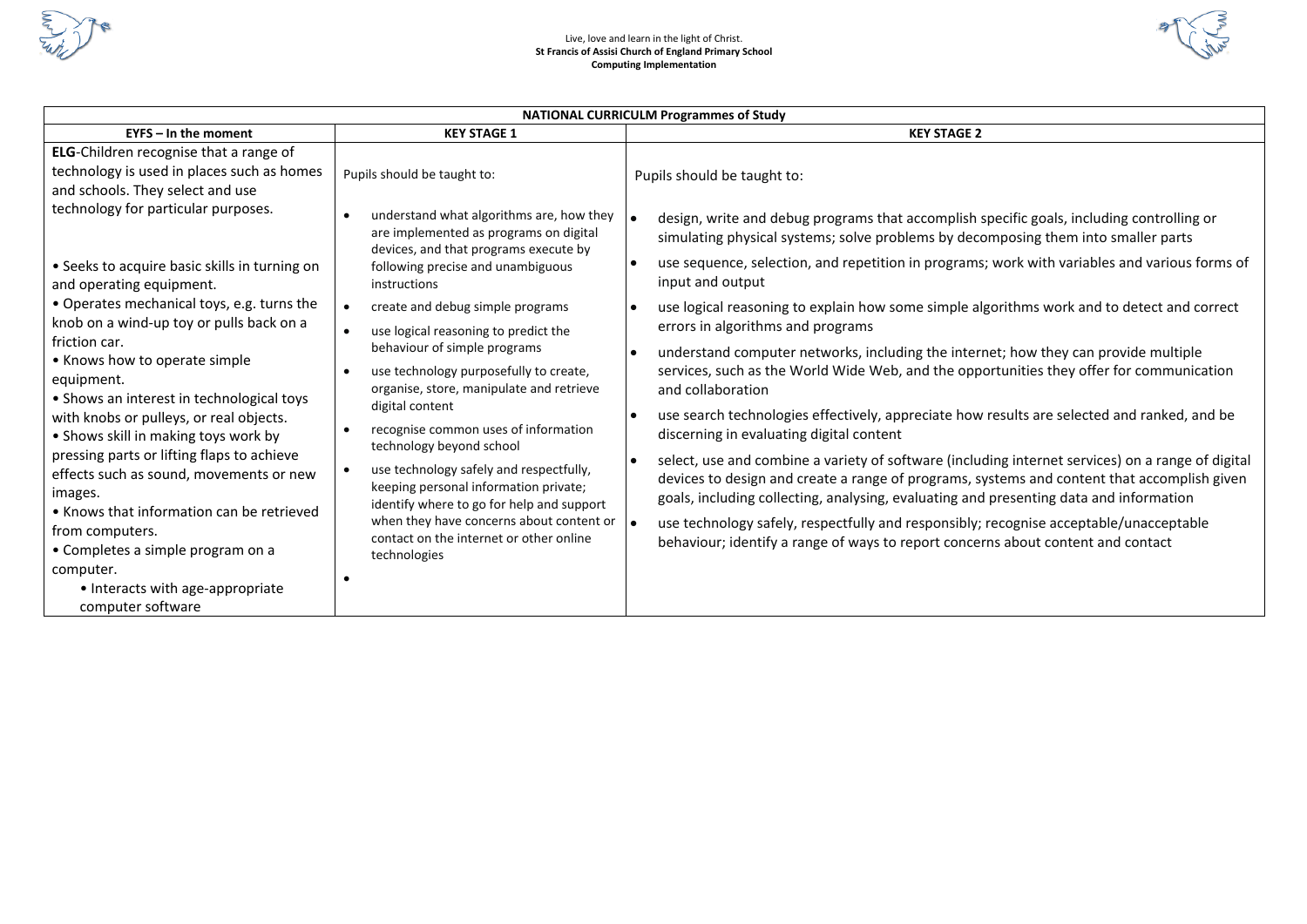

#### Live, love and learn in the light of Christ. **St Francis of Assisi Church of England Primary School Computing Implementation**



| Year                                  | Autumn 1                                                                                                        | <b>Autumn 2</b>                                                                                | Spring 1                                                                                           | <b>Spring 2</b>                                                                                                                  | Summer 1                                                                                                                   | <b>Summer 2</b>                                                                                                                    |
|---------------------------------------|-----------------------------------------------------------------------------------------------------------------|------------------------------------------------------------------------------------------------|----------------------------------------------------------------------------------------------------|----------------------------------------------------------------------------------------------------------------------------------|----------------------------------------------------------------------------------------------------------------------------|------------------------------------------------------------------------------------------------------------------------------------|
| group                                 |                                                                                                                 |                                                                                                |                                                                                                    |                                                                                                                                  |                                                                                                                            |                                                                                                                                    |
| <b>EYFS</b>                           |                                                                                                                 |                                                                                                |                                                                                                    |                                                                                                                                  |                                                                                                                            |                                                                                                                                    |
| Year 1<br><b>Computing</b>            | DL-Online Safety- E-safety<br>rules<br><b>DL-</b> How we use<br>technology                                      | DL-Online Safety- personal<br>information<br>IT-Basic computer skills                          | <b>DL-Online Safety-</b><br>Passwords<br>IT-Word- Create, save,<br>retrieve                        | <b>DL-Online Safety-Being</b><br>safe online/reporting<br>(Jessie and friends)<br>IT- Using technology to<br>collect information | <b>DL-Online Safety-Being</b><br>kind<br>CS-Algorithms- non<br>computational                                               | <b>DL-</b> Online Safety- Making<br>the right decisions<br>(Smartie the penguin)<br>Communication<br>CS-Algorithms-<br>programming |
| Year 2<br><b>Computing</b>            | <b>DL-Online Safety-Rules</b><br><b>IT-Basic skills</b>                                                         | <b>DL-</b> Online Safety-<br>Online identity<br>IT- create digital content                     | DL-Online Safety-Online<br>habits<br><b>IT-Presenting data</b><br>(creating<br>charts/pictographs) | DL-Online Safety- being<br>seen by others<br>Privacy and security<br>IT- use technology to<br>organise and present ideas         | <b>DL-</b> Online Safety-<br>Passwords<br>CS-Algorithms (non<br>computational-position<br>and direction)                   | DL-Online Safety-Online<br>relationships<br><b>CS-Beebots</b><br>(programming, algorithms,<br>debugging)                           |
| Year <sub>3</sub><br><b>Computing</b> | <b>DL-Online Safety-Sharing</b><br>information<br>DL- What is a computer?                                       | <b>DL-Online Safety-</b><br>Passwords<br>IT- Create digital content                            | <b>DL-Online Safety-</b><br>Communicating with<br>others<br><b>CS-Scratch</b>                      | <b>DL-Online Safety-Self</b><br>identity and online<br>representation<br><b>IT-Databases</b>                                     | <b>DL-Online Safety-</b><br>Data/digital footprint<br>IT- create digital content<br>combining sounds, text<br>and graphics | <b>DL-Online Safety-</b><br>Spending time using<br>technology<br>DL- Using the internet                                            |
| Year 4<br><b>Computing</b>            | <b>DL-Online Safety- Online</b><br>identity<br><b>IT-Animation</b>                                              | <b>DL-Online Safety-</b><br>passwords<br><b>IT-Animation</b>                                   | <b>DL-Online Safety-Online</b><br>relationships<br>DL-What is the internet?<br>Internet research   | <b>DL-Online Safety- Online</b><br>interactions<br><b>CS-Micro:bits</b>                                                          | <b>DL-Online Safety-Time</b><br><b>limits</b><br><b>IT-Presenting Data</b>                                                 | <b>DL-Online Safety-Private</b><br>information<br>IT- Multimedia (ebook,<br>image & video editing)                                 |
| Year 5<br><b>Computing</b>            | <b>DL-</b> Online Safety- Online<br>identity and altered<br>images<br><b>IT-Data and statistics</b>             | <b>DL-Online Safety- Healthy</b><br>habits (sleep)<br>CS- Scratch- Programming-<br>if commands | DL- Online safety- Online<br>image<br>CS- Scratch- Programming-<br>then commands                   | <b>DL-</b> Online Safety-<br>apps/trust<br>IT- Multimedia (text,<br>sound, photo, video)                                         | <b>DL-</b> Online Safety- Positive<br>contributions<br>CS-TinkerCad (3d shapes)                                            | <b>DL-</b> Online Safety-Online<br>communications<br><b>CS-App Design</b>                                                          |
| Year 6<br><b>Computing</b>            | <b>DL-</b> Online Safety- Gender<br>roles<br>DL- Computer systems &<br>history of computers<br><b>CS-Binary</b> | <b>DL-Online Safety-Age</b><br>regulations<br>IT- Digital Art and imagery                      | <b>DL-</b> Online Safety-Online<br>image<br>IT- Communication (emails,<br>blogging, forums)        | DL-Online Safety-Online<br>issues<br><b>IT-Databases</b>                                                                         | <b>DL-Online Safety-Self</b><br>regulation<br>CS and DL- Physical<br>systems                                               | DL-Online Safety- Well<br>being<br>CS- Python (micro:bits)                                                                         |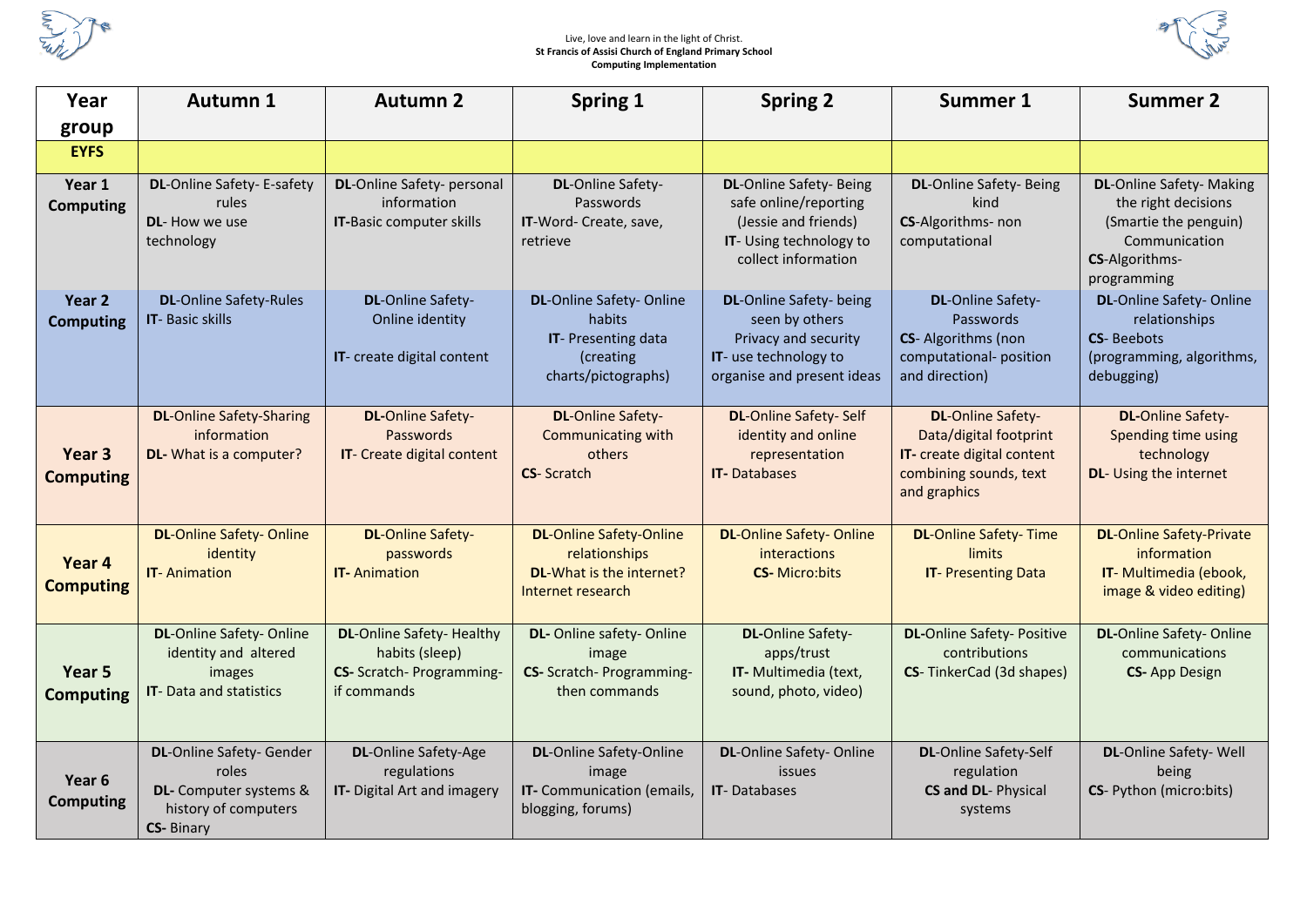

#### Live, love and learn in the light of Christ. **St Francis of Assisi Church of England Primary School Computing Implementation**



|                                                   | <b>Foundation Stage</b>                                                                                                                                                                                                                                                                                                | Year 1                                                                                                                                                                                                                                                                                                                                                                                                        | Year 2                                                                                                                                                                                                                                                                                                                                                                                                                                                                 | Year 3                                                                                                                                                                                                                                                                                                                                                                                                                                                    | Year 4                                                                                                                                                                                                                                                                                                                                                                                                                                                                                                                                                                               | Year 5                                                                                                                                                                                                                                                                                                                                                                                                                                 | Year <sub>6</sub>                                                                                                                                                                                                                                                                                                                                                                                                                                                                                            |
|---------------------------------------------------|------------------------------------------------------------------------------------------------------------------------------------------------------------------------------------------------------------------------------------------------------------------------------------------------------------------------|---------------------------------------------------------------------------------------------------------------------------------------------------------------------------------------------------------------------------------------------------------------------------------------------------------------------------------------------------------------------------------------------------------------|------------------------------------------------------------------------------------------------------------------------------------------------------------------------------------------------------------------------------------------------------------------------------------------------------------------------------------------------------------------------------------------------------------------------------------------------------------------------|-----------------------------------------------------------------------------------------------------------------------------------------------------------------------------------------------------------------------------------------------------------------------------------------------------------------------------------------------------------------------------------------------------------------------------------------------------------|--------------------------------------------------------------------------------------------------------------------------------------------------------------------------------------------------------------------------------------------------------------------------------------------------------------------------------------------------------------------------------------------------------------------------------------------------------------------------------------------------------------------------------------------------------------------------------------|----------------------------------------------------------------------------------------------------------------------------------------------------------------------------------------------------------------------------------------------------------------------------------------------------------------------------------------------------------------------------------------------------------------------------------------|--------------------------------------------------------------------------------------------------------------------------------------------------------------------------------------------------------------------------------------------------------------------------------------------------------------------------------------------------------------------------------------------------------------------------------------------------------------------------------------------------------------|
| content<br>Digital Literacy<br>Evaluating digital | I can tell an adult<br>$\bullet$<br>when something<br>worrying or<br>unexpected<br>happens wile I am<br>using the internet.<br>I am careful with<br>$\bullet$<br>technology devices.<br>I can operate<br>$\bullet$<br>simple equipment.<br>I can use a safe part<br>$\bullet$<br>of the Internet to<br>play and learn. | I can tell an adult<br>$\bullet$<br>when I see<br>something<br>unexpected or<br>worrying online.<br>I can recognise an<br>$\bullet$<br>age appropriate<br>website.<br>I can use links to<br>websites to find<br>information.<br>I can begin to<br>$\bullet$<br>identify some of<br>the benefits of<br>using technology.<br>I can recognise<br>ways that<br>technology is used<br>in my home and<br>community. | I can describe the<br>things that happen<br>online that I must<br>tell an adult about.<br>I can talk about<br>why I should go<br>online for a short<br>amount of time.<br>I can talk about<br>why it is important<br>to be kind and<br>polite online and in<br>real life.<br>I know that not<br>$\bullet$<br>everyone is who<br>they say they are<br>on the Internet.<br>I am starting to<br>understand that<br>other people have<br>created the<br>information I use. | I can talk about the<br>$\bullet$<br>parts of a<br>computer.<br>I can tell you ways<br>$\bullet$<br>to communicate<br>with others online.<br>I can describe the<br>$\bullet$<br>World Wide Web as<br>the part of the<br>Internet that<br>contains websites.<br>I can use search<br>$\bullet$<br>tools to find and<br>use an appropriate<br>website.<br>I think about<br>$\bullet$<br>whether I can use<br>images that I find<br>online in my own<br>work. | I think about the<br>$\bullet$<br>reliability of<br>information I read<br>on the World Wide<br>Web.<br>I can tell you how<br>$\bullet$<br>to check who owns<br>photos, text and<br>clipart.<br>I can create a<br>$\bullet$<br>hyperlink to a<br>resource on the<br>World Wide Web.<br>I can tell you<br>$\bullet$<br>whether a resource<br>I am using is on the<br>Internet, the school<br>network or own<br>device<br>I can identify key<br>$\bullet$<br>words to use when<br>searching safely on<br>the World Wide<br>Web<br>I can describe<br>different parts of<br>the Internet. | I can recognise and<br>evaluate different<br>types of<br>information I find<br>on the World Wide<br>Web.<br>I can find out who<br>the information on<br>a webpage belongs<br>to.<br>I know which<br>$\bullet$<br>resources on the<br>Internet I can<br>download and use.<br>I can describe the<br>different parts of a<br>webpage.<br>I can use a search<br>engine to find<br>appropriate<br>information and<br>check its reliability. | protect my<br>computer or device<br>from harm on the<br>internet<br>I can tell you the<br>Internet services I<br>need to use for<br>different purposes.<br>I can describe how<br>information is<br>transported on the<br>Internet.<br>I can talk about the<br>way search results<br>are selected and<br>ranked.<br>I can check the<br>$\bullet$<br>reliability of a<br>website.<br>I can tell you about<br>$\bullet$<br>copyright and<br>acknowledge the<br>sources of<br>information that I<br>find online. |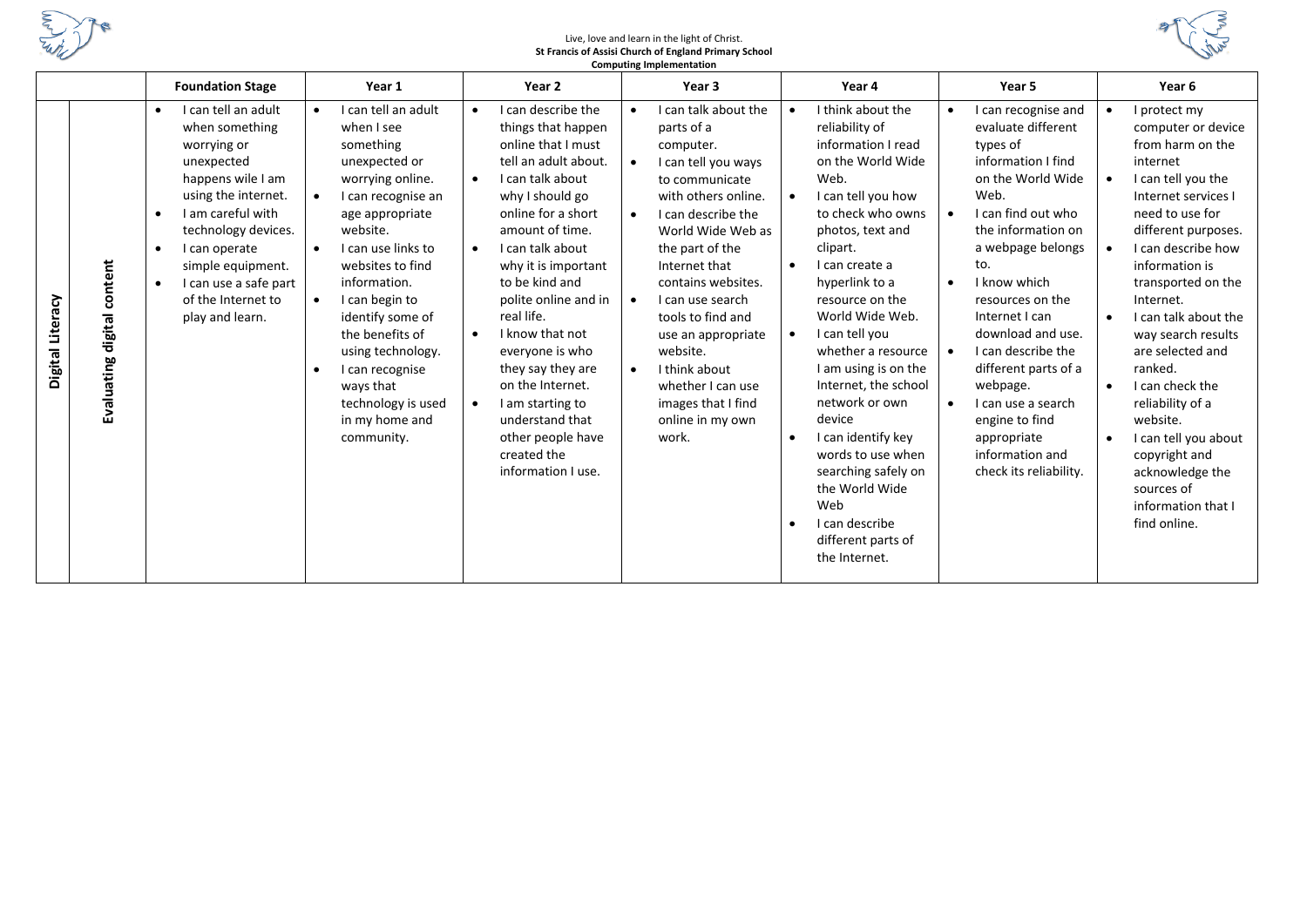

## Live, love and learn in the light of Christ. **St Francis of Assisi Church of England Primary School**



| <b>Computing Implementation</b> |                                                                                                                                                                                                                                                                                                                                      |                                                                                                                                                                                                                                                     |                                                                                                                                                                                                                                                                               |                                                                                                                                                                                                                                                                                                                                                                                                                                                                                                                                                                                                             |                                                                                                                                                                                                                                                                                                                                                                                                                                                                                                                                                                                                                                                                                                                                                                                                |                                                                                                                                                                                                                                                                                                                                                                                                                                                                                                                                                                                                                                                                                                                                                                    |                                                                                                                                                                                                                                                                                                                                                                                                                                                                                                                                           |  |  |  |
|---------------------------------|--------------------------------------------------------------------------------------------------------------------------------------------------------------------------------------------------------------------------------------------------------------------------------------------------------------------------------------|-----------------------------------------------------------------------------------------------------------------------------------------------------------------------------------------------------------------------------------------------------|-------------------------------------------------------------------------------------------------------------------------------------------------------------------------------------------------------------------------------------------------------------------------------|-------------------------------------------------------------------------------------------------------------------------------------------------------------------------------------------------------------------------------------------------------------------------------------------------------------------------------------------------------------------------------------------------------------------------------------------------------------------------------------------------------------------------------------------------------------------------------------------------------------|------------------------------------------------------------------------------------------------------------------------------------------------------------------------------------------------------------------------------------------------------------------------------------------------------------------------------------------------------------------------------------------------------------------------------------------------------------------------------------------------------------------------------------------------------------------------------------------------------------------------------------------------------------------------------------------------------------------------------------------------------------------------------------------------|--------------------------------------------------------------------------------------------------------------------------------------------------------------------------------------------------------------------------------------------------------------------------------------------------------------------------------------------------------------------------------------------------------------------------------------------------------------------------------------------------------------------------------------------------------------------------------------------------------------------------------------------------------------------------------------------------------------------------------------------------------------------|-------------------------------------------------------------------------------------------------------------------------------------------------------------------------------------------------------------------------------------------------------------------------------------------------------------------------------------------------------------------------------------------------------------------------------------------------------------------------------------------------------------------------------------------|--|--|--|
| Digital safety                  | I can ask an adult<br>$\bullet$<br>when I want to use<br>the Internet.<br>I can be kind to my<br>$\bullet$<br>friends.<br>I can tell you about<br>$\bullet$<br>technology that is<br>used at home and<br>in school.<br>I can talk about the<br>$\bullet$<br>amount of time I<br>spend using a<br>computer / tablet /<br>game device. | I can keep my<br>$\bullet$<br>password private.<br>I can tell you what<br>$\bullet$<br>personal<br>information is.<br>I can talk about<br>why it's important<br>to be kind and<br>polite.<br>I can agree and<br>follow sensible e-<br>Safety rules. | I can explain why I<br>$\bullet$<br>need to keep my<br>password and<br>personal<br>information<br>private.<br>I can tell you why I<br>$\bullet$<br>use technology in<br>the classroom.<br>I can tell you why I<br>$\bullet$<br>use technology in<br>my home and<br>community. | I can talk about<br>$\bullet$<br>what makes a<br>secure password<br>and why they are<br>important.<br>I can protect my<br>personal<br>information when I<br>do different things<br>online.<br>I can use the safety<br>$\bullet$<br>features of<br>websites as well as<br>reporting concerns<br>to an adult.<br>I can recognise<br>websites and<br>games appropriate<br>for my age.<br>I can make good<br>choices about how<br>long I spend online.<br>I ask an adult<br>$\bullet$<br>before<br>downloading files<br>and games from<br>the Internet.<br>I can post positive<br>$\bullet$<br>comments online. | I choose a secure<br>$\bullet$<br>password when I<br>am using a website<br>I can talk about the<br>$\bullet$<br>ways I can protect<br>myself and my<br>friends from harm<br>online.<br>$\bullet$<br>I use the safety<br>features of<br>websites as well as<br>reporting concerns<br>to an adult.<br>I know that<br>$\bullet$<br>anything I post<br>online can be seen<br>by others.<br>$\bullet$<br>I choose websites<br>and games that are<br>appropriate for my<br>age.<br>I can help my<br>$\bullet$<br>friends make good<br>choices about the<br>time they spend<br>online.<br>$\bullet$<br>I can talk about<br>why I need to ask a<br>trusted adult<br>before<br>downloading files<br>and games from<br>the Internet.<br>I comment<br>$\bullet$<br>positively and<br>respectfully online. | I protect my<br>$\bullet$<br>password and other<br>personal<br>information.<br>I know that<br>$\bullet$<br>anything I post<br>online can be seen,<br>used and may<br>affect others.<br>I can talk about the<br>$\bullet$<br>dangers of<br>spending too long<br>online or playing a<br>game.<br>I can explain the<br>$\bullet$<br>importance of<br>communicating<br>kindly and<br>respectfully.<br>I can discuss the<br>importance of<br>choosing an age-<br>appropriate<br>website or game.<br>I can explain why I<br>$\bullet$<br>need to protect my<br>computer or device<br>from harm.<br>I can explain why<br>$\bullet$<br>I need to protect<br>myself and my<br>friends and the<br>best ways to do<br>this, including<br>reporting<br>concerns to an<br>adult | I protect my<br>$\bullet$<br>password and other<br>personal<br>information.<br>I can explain the<br>$\bullet$<br>consequences of<br>sharing too much<br>about myself<br>online.<br>I can explain the<br>consequences of<br>spending too much<br>time online or on a<br>game.<br>I can explain the<br>consequences to<br>myself and others<br>of not<br>communicating<br>kindly and<br>respectfully<br>I support my friends<br>to protect<br>themselves and<br>make good choices<br>online, including<br>reporting concerns<br>to an adult |  |  |  |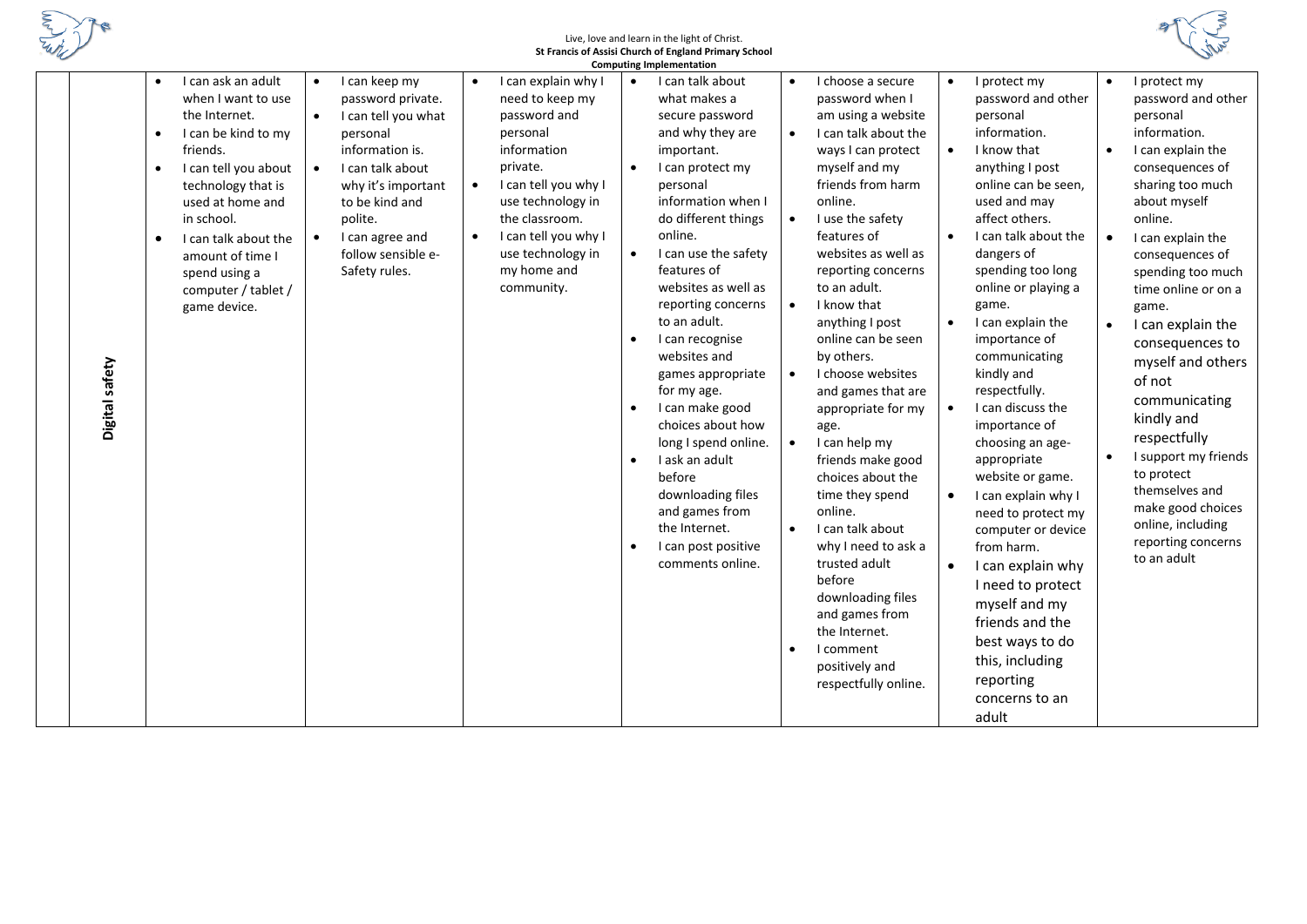

**Information Technology**

Information Technology

# Live, love and learn in the light of Christ. **St Francis of Assisi Church of England Primary School**



|        |                                   |           |                       |           |                      |           | <b>Computing Implementation</b> |           |                      |           |                        |           |                      |
|--------|-----------------------------------|-----------|-----------------------|-----------|----------------------|-----------|---------------------------------|-----------|----------------------|-----------|------------------------|-----------|----------------------|
|        | I can tell you about<br>$\bullet$ | $\bullet$ | I can be creative     |           | I can make and       | $\bullet$ | I can add to a                  | $\bullet$ | I can organise data  | $\bullet$ | I can use a            | $\bullet$ | I can plan the       |
|        | different kinds of                |           | with different        |           | save a chart or      |           | database.                       |           | in different ways.   |           | spreadsheet and        |           | process needed to    |
|        | information such as               |           | technology tools.     |           | graph using the      | $\bullet$ | I can make a                    | $\bullet$ | I can plan, create   |           | database to collect    |           | investigate the      |
|        | pictures, video, text             | $\bullet$ | I can use             |           | data I collect.      |           | branching                       |           | and search a         |           | and record data.       |           | world around me.     |
|        | and sound.                        |           | technology to         | $\bullet$ | I can talk about the |           | database.                       |           | database to answer   | $\bullet$ | I can choose an        | $\bullet$ | I can select the     |
|        | I can move objects<br>$\bullet$   |           | create and present    |           | data that is shown   | $\bullet$ | I can use a data                |           | questions.           |           | appropriate tool to    |           | most effective tool  |
|        | on a screen.                      |           | my ideas.             |           | in my chart or       |           | logger to monitor               | $\bullet$ | I can choose the     |           | help me collect        |           | to collect data for  |
|        | I can create shapes               | $\bullet$ | I can use the         |           | graph.               |           | changes and can                 |           | best way to present  |           | data.                  |           | my investigation.    |
|        | and text on a screen.             |           | keyboard or a word    | $\bullet$ | I am starting to     |           | talk about the                  |           | data to my friends.  | $\bullet$ | I can present data     | $\bullet$ | I can check the data |
|        | I can use<br>$\bullet$            |           | bank on my device     |           | understand a         |           | information                     | $\bullet$ | I am confident to    |           | in an appropriate      |           | I collect for        |
|        | technology to show my             |           | to enter text.        |           | branching            |           | collected.                      |           | explore new media    |           | way.                   |           | accuracy and         |
|        | learning.                         | $\bullet$ | I can talk about the  |           | database.            | $\bullet$ | I can create                    |           | to extend what I     | $\bullet$ | I can talk about       |           | plausibility.        |
|        |                                   |           | different ways in     | $\bullet$ | I can tell you what  |           | different effects               |           | can achieve.         |           | mistakes in data       | $\bullet$ | I can interpret the  |
|        |                                   |           | which information     |           | kind of information  |           | with different                  | $\bullet$ | I can use photos,    |           | and suggest how it     |           | data I collect.      |
|        |                                   |           | can be shown.         |           | I could use to help  |           | technology tools.               |           | video and sound to   |           | could be checked.      | $\bullet$ | I can present the    |
|        |                                   | $\bullet$ | I can use             |           | me investigate a     | $\bullet$ | I can combine a                 |           | create an            | $\bullet$ | I can use text,        |           | data I collect in an |
|        |                                   |           | technology to         |           | question.            |           | mixture of text,                |           | atmosphere when      |           | photo, sound and       |           | appropriate way.     |
|        |                                   |           | collect information,  | $\bullet$ | I can use            |           | graphics and sound              |           | presenting to        |           | video editing tools    | $\bullet$ | I can talk about     |
|        |                                   |           | including photos,     |           | technology to        |           | to share my ideas               |           | different audiences. |           | to refine my work.     |           | audience.            |
|        |                                   |           | video and sound.      |           | organise and         |           | and learning.                   | $\bullet$ | I can change the     | $\bullet$ | I can use the skills I |           | atmosphere and       |
|        |                                   | $\bullet$ | I can sort different  |           | present my ideas in  | $\bullet$ | I can use                       |           | appearance of text   |           | have already           |           | structure when       |
|        |                                   |           | kinds of              |           | different ways.      |           | appropriate                     |           | to increase its      |           | developed to           |           | planning a           |
|        |                                   |           | information and       | $\bullet$ | I can use the        |           | keyboard                        |           | effectiveness.       |           | create content         |           | particular outcome.  |
|        |                                   |           | present it to others. |           | keyboard on my       |           | commands to                     | $\bullet$ | I can create, modify |           | using unfamiliar       | $\bullet$ | I can confidently    |
|        |                                   | $\bullet$ | I can add             |           | device to add,       |           | amend text on my                |           | and present          |           | technology.            |           | identify the         |
|        |                                   |           | information to a      |           | delete and space     |           | device, including               |           | documents for a      | $\bullet$ | I can select, use      |           | potential of         |
|        |                                   |           | pictograph and talk   |           | text for others to   |           | making use of a                 |           | particular purpose.  |           | and combine the        |           | unfamiliar           |
|        |                                   |           | to you about what I   |           | read.                |           | spellchecker.                   | $\bullet$ | I can use a          |           | appropriate            |           | technology to        |
|        |                                   |           | have found out.       |           | I can tell you about | $\bullet$ | I can evaluate my               |           | keyboard             |           | technology tools to    |           | increase my          |
|        |                                   |           |                       |           | an online tool that  |           | work and improve                |           | confidently and      |           | create effects that    |           | creativity.          |
|        |                                   |           |                       |           | will help me to      |           | its effectiveness.              |           | make use of a        |           | will have an impact    |           | I can combine a      |
|        |                                   |           |                       |           | share my ideas with  |           |                                 |           | spellchecker to      |           | on others.             |           | range of media,      |
|        |                                   |           |                       |           | other people.        |           |                                 |           | write and review     | $\bullet$ | I can select an        |           | recognising the      |
|        |                                   |           |                       | $\bullet$ | I talk about the     |           |                                 |           | my work              |           | appropriate online     |           | contribution of      |
|        |                                   |           |                       |           | different ways I use |           |                                 | $\bullet$ | I can give           |           | or offline tool to     |           | each to achieve a    |
|        |                                   |           |                       |           | technology to        |           |                                 |           | constructive         |           | create and share       |           | particular outcome.  |
|        |                                   |           |                       |           | collect information, |           |                                 |           | feedback to my       |           | ideas.                 |           | I can tell you why I |
|        |                                   |           |                       |           | including a camera,  |           |                                 |           | friends to help      | $\bullet$ | I can review and       |           | select a particular  |
|        |                                   |           |                       |           | miccroscope or       |           |                                 |           | them improve their   |           | improve my own         |           | online tool for a    |
|        |                                   |           |                       |           | sound recorder.      |           |                                 |           | work and refine my   |           | work and support       |           | specific purpose.    |
|        |                                   |           |                       |           |                      |           |                                 |           | own work.            |           | others to improve      |           |                      |
| create |                                   |           |                       |           |                      |           |                                 |           |                      |           | their work.            |           |                      |
|        |                                   |           |                       |           |                      |           |                                 |           |                      |           |                        |           |                      |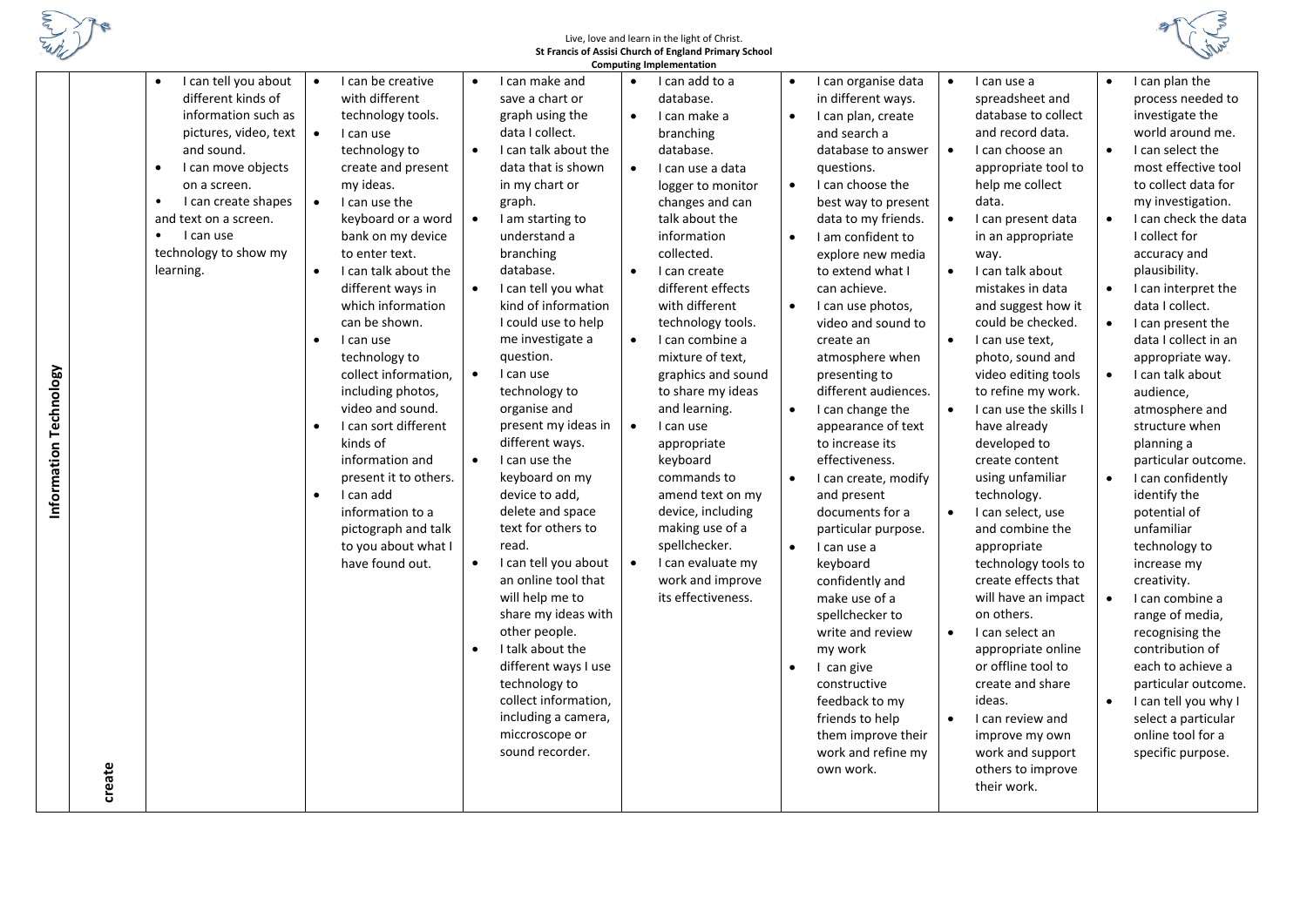

### Live, love and learn in the light of Christ. **St Francis of Assisi Church of England Primary School**



|          |                                                                                        |                                                                                                                                                                                  | <b>Computing Implementation</b>                                                                                                                   |                                                                                                                                                                                      |                                                                                    |                                                                                                        |
|----------|----------------------------------------------------------------------------------------|----------------------------------------------------------------------------------------------------------------------------------------------------------------------------------|---------------------------------------------------------------------------------------------------------------------------------------------------|--------------------------------------------------------------------------------------------------------------------------------------------------------------------------------------|------------------------------------------------------------------------------------|--------------------------------------------------------------------------------------------------------|
| store    | I can save<br>$\bullet$<br>information in a<br>special place and<br>retrieve it again. | I can save and<br>$\bullet$<br>retrieve work on<br>the Internet, the<br>school network or<br>my own device.<br>I can save and open<br>$\bullet$<br>files on the device I<br>use. | I can talk about the<br>$\bullet$<br>different ways data<br>can be organised.                                                                     | select<br>can<br>an<br>appropriate<br>tool<br>to<br>communicate<br>and<br>collaborate online                                                                                         |                                                                                    |                                                                                                        |
| retrieve | I can save<br>$\bullet$<br>information in a<br>special place and<br>retrieve it again. | I can save and<br>$\bullet$<br>retrieve work on<br>the Internet, the<br>school network or<br>my own device.<br>I can save and open<br>$\bullet$<br>files on the device I<br>use. | I can search a<br>$\bullet$<br>ready-made<br>database to answer<br>questions.<br>I can collect data<br>$\bullet$<br>help me answer a<br>question. | I can collect data<br>$\bullet$<br>and identify where<br>it could be<br>inaccurate.<br>I can plan, create<br>$\bullet$<br>and search a<br>database to answer<br>questions.           | I can search a<br>database using<br>different operators<br>to refine my search.    | I use the skills I<br>$\bullet$<br>have developed to<br>interrogate a<br>database.                     |
| send     |                                                                                        |                                                                                                                                                                                  | I can use an<br>$\bullet$<br>appropriate tool to<br>share my work<br>online.                                                                      | I can use a data<br>$\bullet$<br>logger to record<br>and share my<br>readings with my<br>friends.<br>I can use an<br>appropriate tool to<br>share my work and<br>collaborate online. | I can use different<br>online<br>communication<br>tools for different<br>purposes. | can select an<br>$\bullet$<br>appropriate<br>tool<br>communicate<br>to<br>collaborate<br>and<br>online |